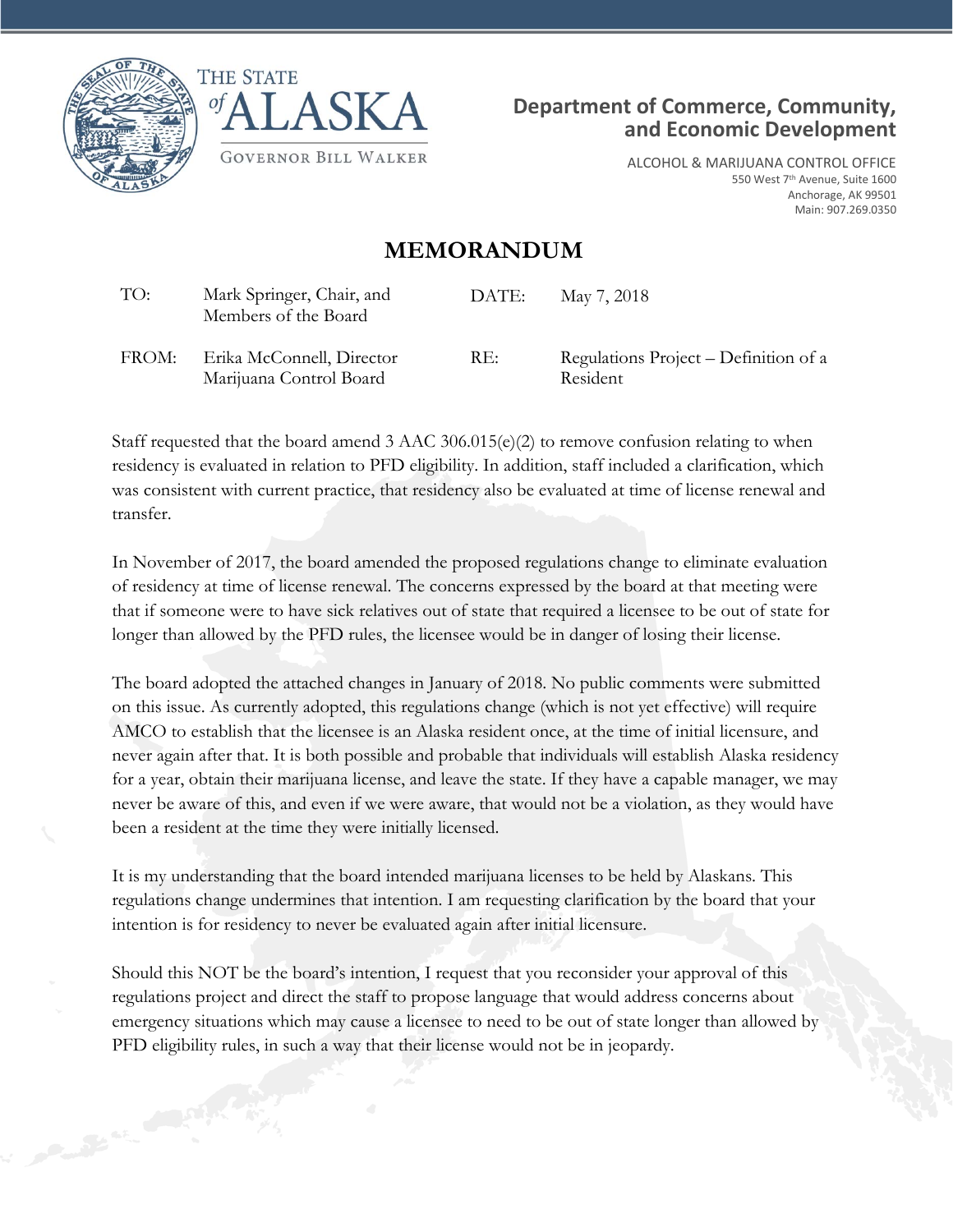3 AAC 306.015(b) is amended to read:

(b) The board will not issue **a new license or transfer** a marijuana establishment license to

(1) an individual or a sole proprietorship unless the individual or proprietor is a resident of the state;

(2) a partnership unless each partner is a resident of the state;

(3) a limited liability company unless the limited liability company is qualified to do business in the state and each member of the limited liability company is a resident of the state; or

(4) a corporation unless the corporation is incorporated or qualified to do business in the state and each shareholder is a resident of the state.

(Eff. 2/21/2016, Register 217; add'l am 2/21/2016, Register 217; am\_\_\_/\_\_\_/\_\_\_\_\_, Register

 $\qquad \qquad$ 

| <b>Authority:</b> AS 17.38.010 | AS 17.38.150 | AS 17.38.200 |
|--------------------------------|--------------|--------------|
| AS 17.38.070                   | AS 17.38.190 | AS 17.38.900 |
| AS 17.38.121                   |              |              |

3 AAC 306.015(e)(2) is amended to read:

(2) "resident of the state" means a person who **currently** meets the residency requirement under AS 43.23 for a permanent fund dividend [IN THE CALENDAR YEAR IN WHICH THAT PERSON APPLIES FOR A MARIJUANA ESTABLISHMENT LICENSE UNDER THIS CHAPTER]. (Eff. 2/21/2016, Register 217; add'l am 2/21/2016, Register 217; am\_\_\_/\_\_\_\_/\_\_\_\_, Register \_\_\_\_\_\_)